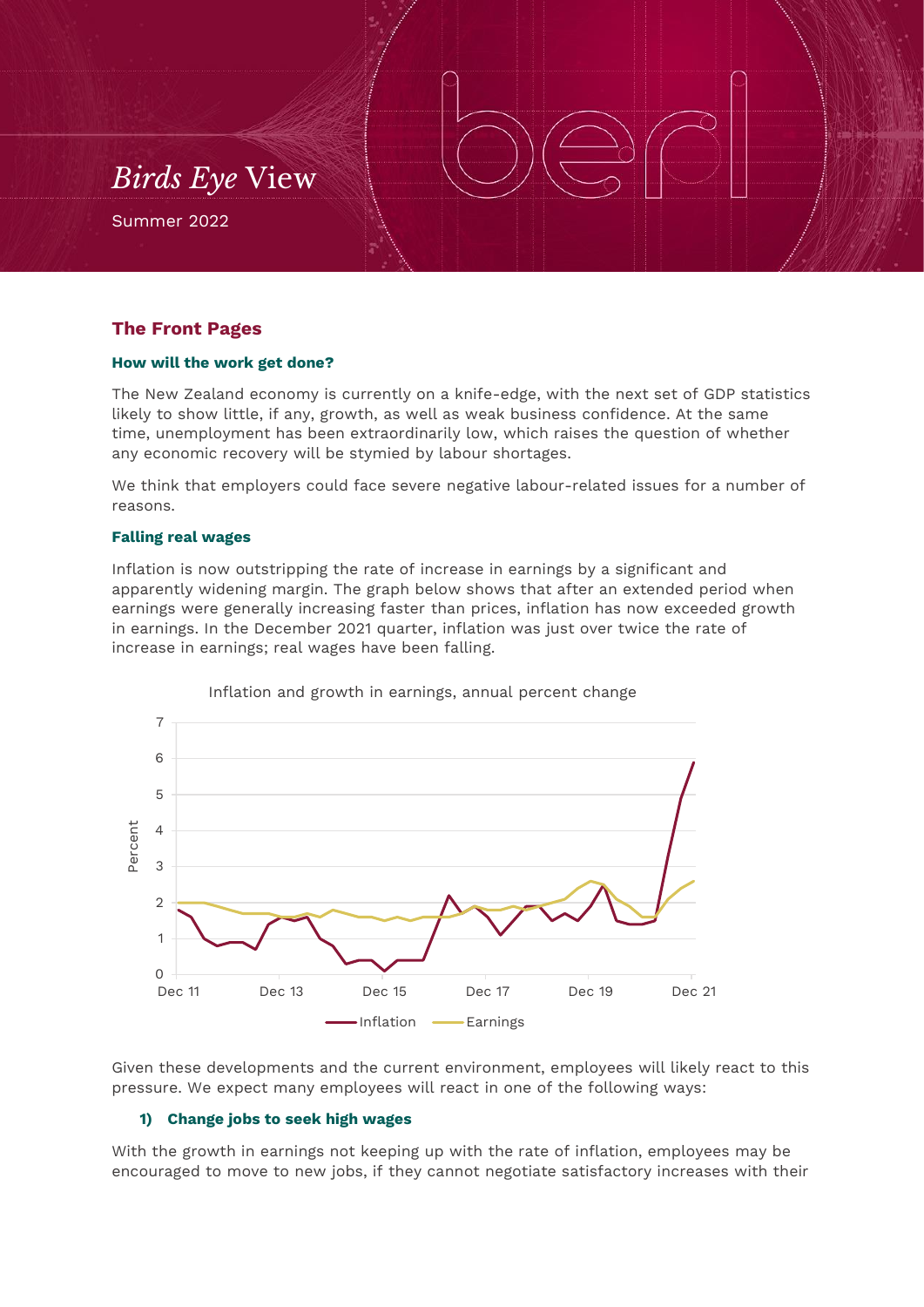employers. Existing labour shortages and low unemployment mean that job switching will be relatively easy. Many employers will experience gaps in their workforce and, even if they can replace employees reasonably quickly, they will need to expend resources on training and inducting new employees.

This pressure will not disappear, at least until the rate of increase in earnings overtakes the rate of inflation. The gap between inflation and earnings growth has not begun to narrow yet, so this means that the issue may persist well into the rest of the year.

## **2) Respond with industrial action**

Another effect of the gap between inflation and earning increases is likely to be the growth of labour relations problems (strikes and works-to-rule), especially in those sectors of the workforce that are highly unionised.

One of the principal roles of trade unions is to ensure their members are reasonably wellremunerated. In the current circumstances they are undoubtedly going to seek wage increases that are greater than the rate of inflation to ensure their members are compensated for falls in real wages, and to ensure that real wages do not fall further. In recent days, we have already heard about medical laboratory workers signalling their willingness to strike.

Disruptions could, therefore, be a prolonged phenomenon as wage negotiations can take a long time because they are based on changes to multi-employer collective agreements.

## **3) Jump across the Tasman**

Until now it is likely that many New Zealanders who have been contemplating moving to Australia, and beyond, for work will have been deterred from making the leap because of the uncertainty of being able to return. However, with a pathway for reopening having being announced, that obstacle may very soon disappear. Accordingly, there will soon be little to stop NZ's brightest and best from emigrating in order to improve their financial situation.

We expect significant numbers to leave, and for elevated migration from New Zealand to Australia to last for some time. On the flip side, there are many Kiwis waiting to return home. Therefore, it is hard to predict what direction net migration will take in the nearterm and what that will mean for the labour market.

## **The COVID-19 effect**

The Omicron outbreak, which at the time of writing has some way to go before it peaks, will keep large numbers of people away from work, either because they are infected, or because they are close contacts. On top of this, a small, but non-negligible, number of people are no longer available to work in their previous occupations because they are not vaccinated. Some short-term disruptions to economic activity can also be expected, particularly, spending on hospitality and recreation services may take a hit.

However, these problems are likely to be short-term. Due to Omicron's short peak, daily case numbers will dwindle and impacts will weaken. The future beyond Omicron is still shrouded in some degree of uncertainty and will depend on how fast economic activity can rebound once mobility restrictions are relaxed further.

## **Conclusions**

In combination, the factors outlined above could have a major impact on the ability of employers to get work done. We expect that most of the labour pressures employers will need to deal with will persist for most of 2022, if not into 2023.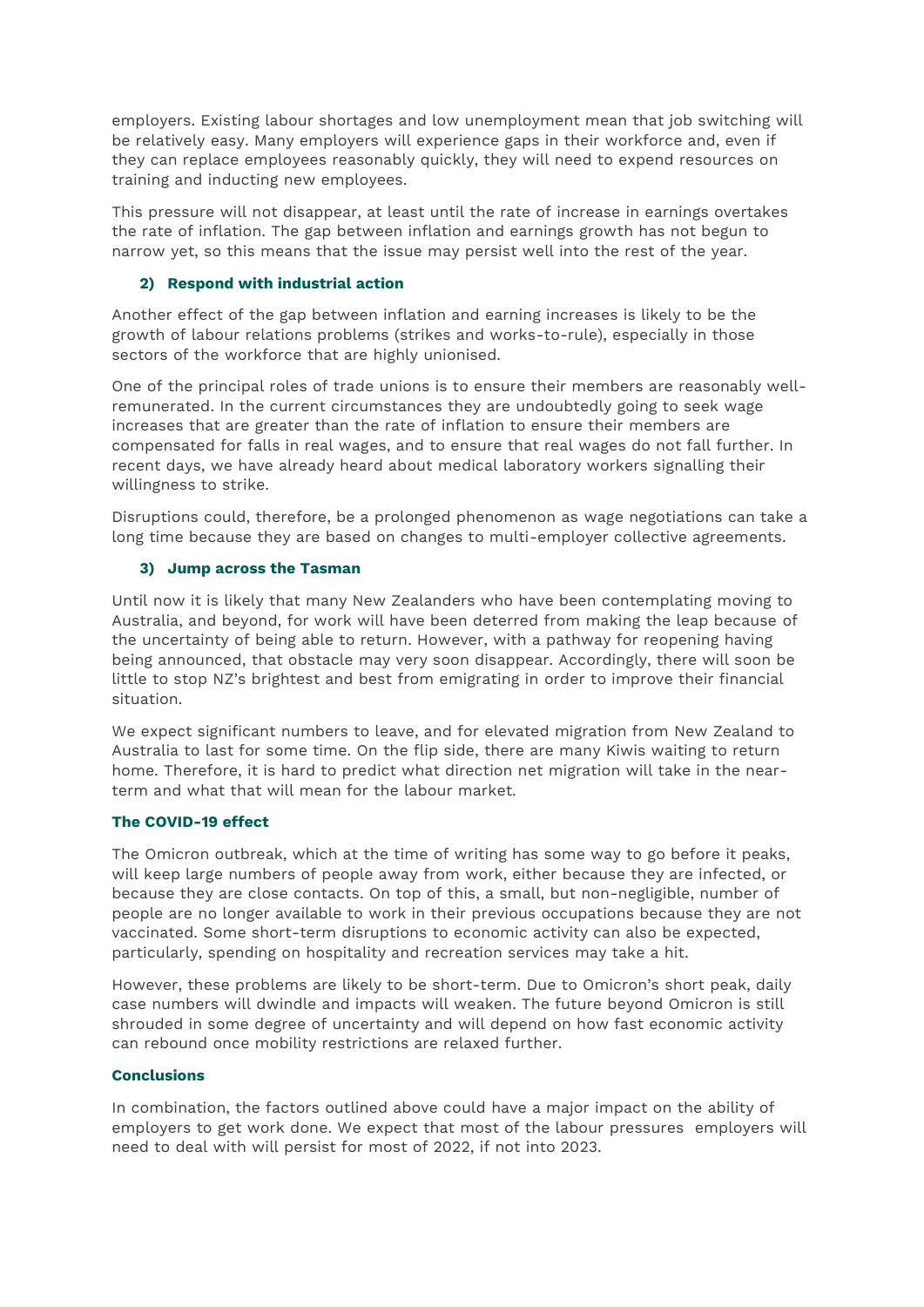Economic growth is likely to be held back, but this does not necessarily mean that the unemployment rate will increase. This is because, as we observed in the previous Birds Eye View, the usual relationship between GDP growth and unemployment has broken down. Part of the reason for this has been the provision of significant fiscal support measures, for example, the wage subsidy, which have propped up employment.

#### **Elsewhere in this edition of Birds Eye View**

Continuing the theme of labour, the next section is a special feature on the labour market, examining the latest levels of employment, unemployment, underemployment, participation and other measures, and what significant major changes there have been.

This is followed by the regular sections on people and capital resources, domestic economic conditions, trade flows, and what is happening in the major overseas economies.

Lastly, we present our economic forecasts. Since the previous edition of Birds Eye View, we have lowered our expectations of GDP growth and increased our forecast of inflation for the year ending June 2022. We also now foresee moderate negative net migration, instead of the opposite flow.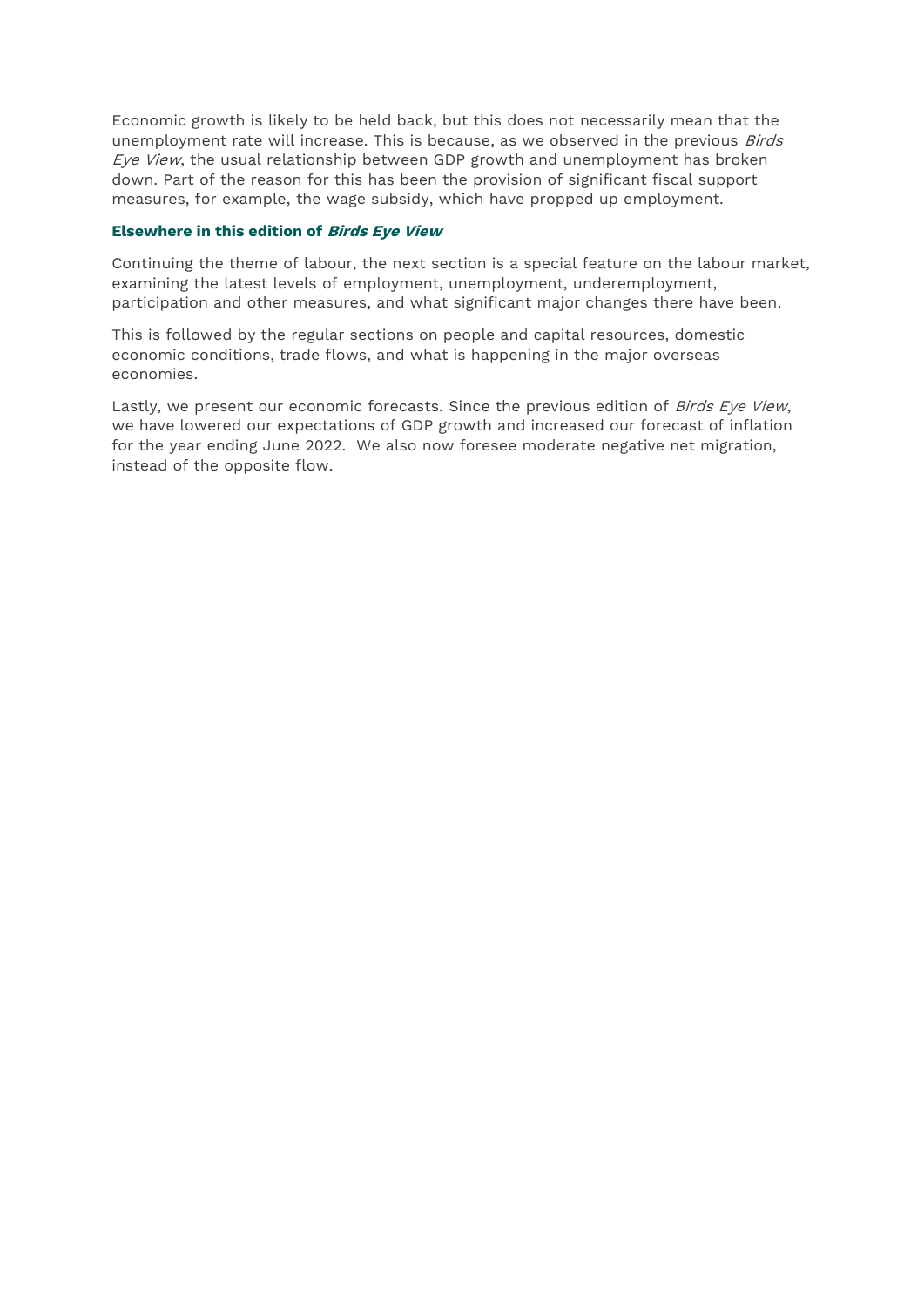## **Special feature: Labour market**

The labour market is running hot with a historically low rate of unemployment and labour shortages in several industries. Employment and labour force participation is near historical highs. To add to this, net migration is now negative, further constraining the labour market. Despite this, there is some room for improvement.

Real wages are falling, underemployment has increased slightly, and hours worked per employee have not recovered to prepandemic levels.

This quarter, we take a deep dive into the labour market data and highlight trends that will shape the short- to mediumterm outlook for labour demand and supply.

|                                                  | Quarterly | Annual change (%) |  |  |
|--------------------------------------------------|-----------|-------------------|--|--|
| <b>Household labour force survey</b>             |           |                   |  |  |
| Employment rate                                  | 68.8      |                   |  |  |
| Unemployment rate                                | 3.2       |                   |  |  |
| Underutilisation rate                            | 9.2       |                   |  |  |
| Labour force participation rate                  | 71.1      |                   |  |  |
| <b>Quarterly employment survey</b>               |           |                   |  |  |
| Full time equivalent (FTE) employment change (%) | 1.8       | 4.6               |  |  |
| Average hourly earnings change (%)               | 1.0       | 3.8               |  |  |
| Labour cost index change (%)                     | 0.6       | 2.6               |  |  |

## **Employment stays elevated**

As of December 2021, 68.8 percent of the working age population of New Zealand was employed, as measured by the household labour force survey (HLFS). This equals 2.8 million people. Employment growth was just 0.1 percent since the September quarter, or 3.7 percent since December 2020. Employment stands at a historically high level, and New Zealand's employment rate is one of the highest in the OECD.

Men (73.3 percent of the working-age population) were more likely to be employed than women (64.5 percent) since men tend to have a higher participation rate. There were also differences between the employment rates of different ethnic groups. The Asian (74.6 percent) and Middle Eastern, Latin American and African (MELAA) (73.4 percent) groups had the highest employment rates. Pacific peoples (63.5

<sup>1</sup> The QES does not include some industries, such as agriculture, which have a large number of selfemployed individuals with no employees.

 $\overline{a}$ 

percent) and Māori (64.8 percent) had the lowest rates of employment.

Demand for workers was strengthening as the number of filled jobs, measured by the Quarterly Employment Survey (QES), grew by 1.4 percent during the quarter (or 4.2 percent annually), to a total of 2.1 million filled jobs as of December 2021. 1 However, employment has recovered faster in some industries than others. The Professional, scientific and technical (8.5 percent), Construction (8.3 percent), and Administrative and support services (6.8 percent) industries saw the fastest growth in filled jobs in the year to December 2021. The number of filled jobs fell in the Agriculture, forestry and fishing (3.9 percent) and Arts and recreation services (3.1 percent) industries during this period.

## **Unemployment is at a record low**

The unemployment rate continued its downward trend, falling to a record low of 3.2 percent in the last quarter of 2021.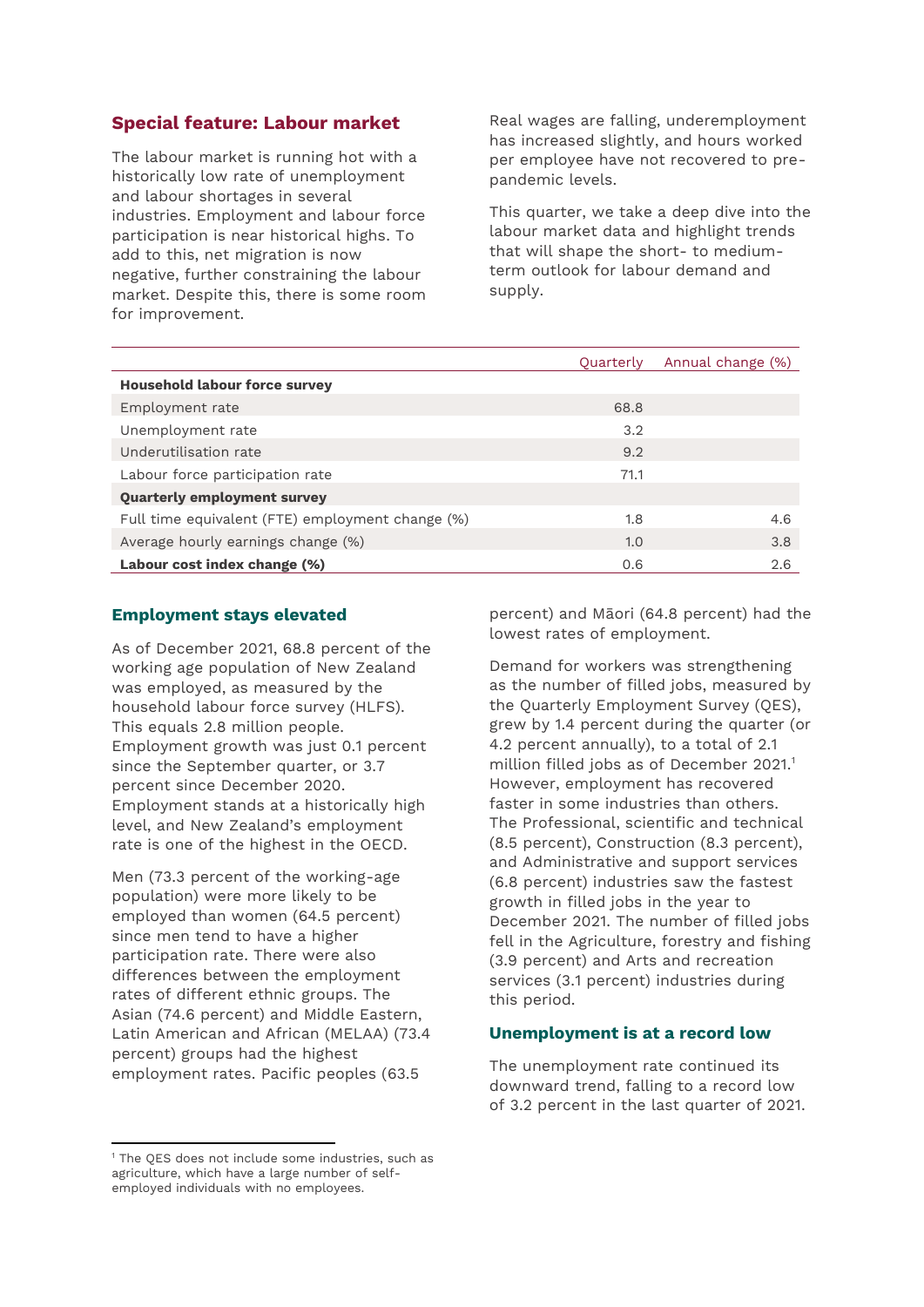The rate for females was slightly higher (3.3 percent) than that for males (3.1 percent). The gap between male and female unemployment has narrowed significantly over the decade.



Breaking down the unemployment and underutilisation rates by ethnicity highlights inequalities in labour market outcomes. Those of European and Asian ethnicity had the lowest unemployment and underutilisation rates, while these rates for Māori were seven percent and 16.2 percent respectively, the highest of all the ethnic groups.



Young people aged between 15 and 24 are also more likely to be unemployed (10 percent). Youth unemployment tends to be higher than average because young people are more likely to switch jobs, thereby remaining unemployed for short periods of time. Moreover, 54 percent of unemployed youth were in education, which adds time constraints and increases the challenges of finding a suitable role.

The overall unemployment rate also masks significant regional differences. The Bay of Plenty region had the highest unemployment rate at 4.3 percent. Taranaki (4.2) and Gisborne/Hawke's Bay (3.8) also had comparatively high unemployment rates. The number of people looking for employment actually increased in these three regions during the quarter. Unsurprisingly, these regions also have relatively high underutilisation rates, Gisborne/Hawke's Bay in particular has an underutilisation rate of 11.1 percent.

Manawatu-Whanganui had the lowest unemployment rate, at 2.6 percent, of any region in the December 2021 quarter, followed by Wellington and Otago, both 2.8 percent.

## **Participation stays buoyant**

The December quarter labour force participation rate (LFPR) dropped only slightly to 71.1 percent from the previous quarter's high of 71.2 percent. Not all groups are equally likely to participate in the labour market. The MELAA group had the highest participation rate (77.5 percent), followed by the Asian rate (76.7 percent). Participation in the labour market grew significantly for those of Māori (up by 1 percentage point to 69.7 percent) and Pacific (up by 0.7 percentage points to 67.2 percent) ethnicities during the quarter. These were also the two groups with the lowest participation rates.

The participation rate can differ significantly by age group. Those under 20 and over 65 are less likely to participate in the labour market. Looking at the trends in participation for the over 65 group over the past 20 years, an interesting pattern emerges. In December 2001, the LFPR for the older population was just 8.6 percent. By December 2021, this had climbed to over 25 percent, a knock-on effect of the aging population. Statistics NZ predicts that the participation rate for this group will continue to increase, and an aging population will eventually drag down overall participation rates.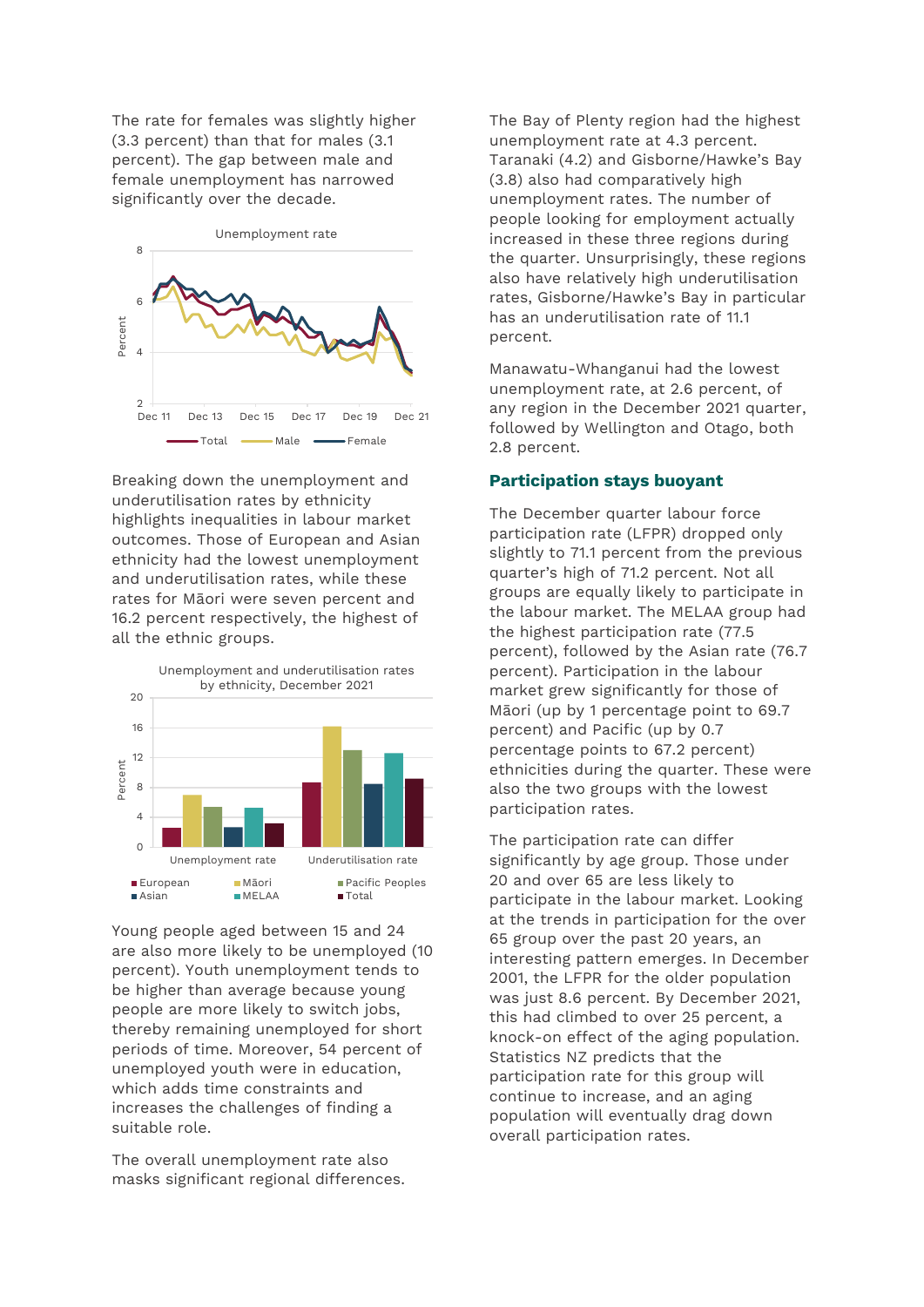Women today are more likely to participate in the labour market than ever before. In 2011, just 62 percent of women were part of the labour force. Today, 67 percent of all working-age women are either employed or looking for work, a 1.4 percentage point increase since December 2020.

## **Wage growth remained subdued but pressure is building**

The labour cost index (LCI) increased by a moderate 0.6 percent during the quarter, or 2.6 percent annually. Some industries had higher than average wage pressures. These include the Electricity, gas, water, and waste services (7.8 percent), Accommodation and food services (five percent), and Health care and social assistance (3.5 percent) industries.

There is some evidence that the tightening labour market is nudging wages upwards. Wages were higher compared to a year ago, for 61 percent of jobs. In December 2020, just 42 percent of private sector jobs saw a wage increase. While 51 percent of all jobs had wage increases of two percent or less during the year, the proportion reporting larger increases (five percent or more) is the highest since 2009, at 20 percent. Bigger pay rises are more likely to be feature of more specialised and skilled roles, where workers possess significant bargaining power.

Average earnings measured by the QES showed a steady 3.8 percent growth in average hourly earnings during the year. Private sector wages (4.1 percent) grew substantially faster than those in the public sector (3.2 percent).

As noted in the Front Pages, real wages are falling because wage inflation is trailing behind the consumers price index (CPI).

## **Hours worked remain soft**

Weekly hours worked per employee rebounded strongly from their low (31 hours) September 2021 level, growing by 7.5 percent. However, they were still

below December 2020 levels by 4.1 percent and below December 2019 levels by 1.1 percent. Slow growth in hours worked can largely be attributed to the disruptions caused by COVID-19. If the situation in Australia is anything to go by, we can expect hours worked to fall further as case numbers balloon and employees self-isolate. However, this will likely be temporary and hours worked can be expected to recover once daily case numbers settle down.

There is some evidence that employers may be holding on to workers in anticipation of better economic conditions. Moreover, thousands of jobs are still being propped up by support programmes such as the Leave Support Scheme.

## **Spare capacity is limited with a few soft spots**

The labour market remains stretched, as evidenced by all measures. Apart from a high employment rate and record low unemployment, the underutilisation rate remained at a historically low level of 9.2 percent. Additionally, labour participation hovered around the historically high rate seen last quarter.

However, the rate of underemployment (part-timers who would like, and are available, to work more hours than they currently do) increased slightly during the December 2021 quarter by 0.5 percentage points to 3.8 percent of the labour force.

Breaking these rates down by gender shows that there is still a significant amount of spare capacity within the female workforce. The underemployment rate for women (5.3 percent) is more than double that for men (2.4 percent). There is also still more room for hours worked, per employee to grow.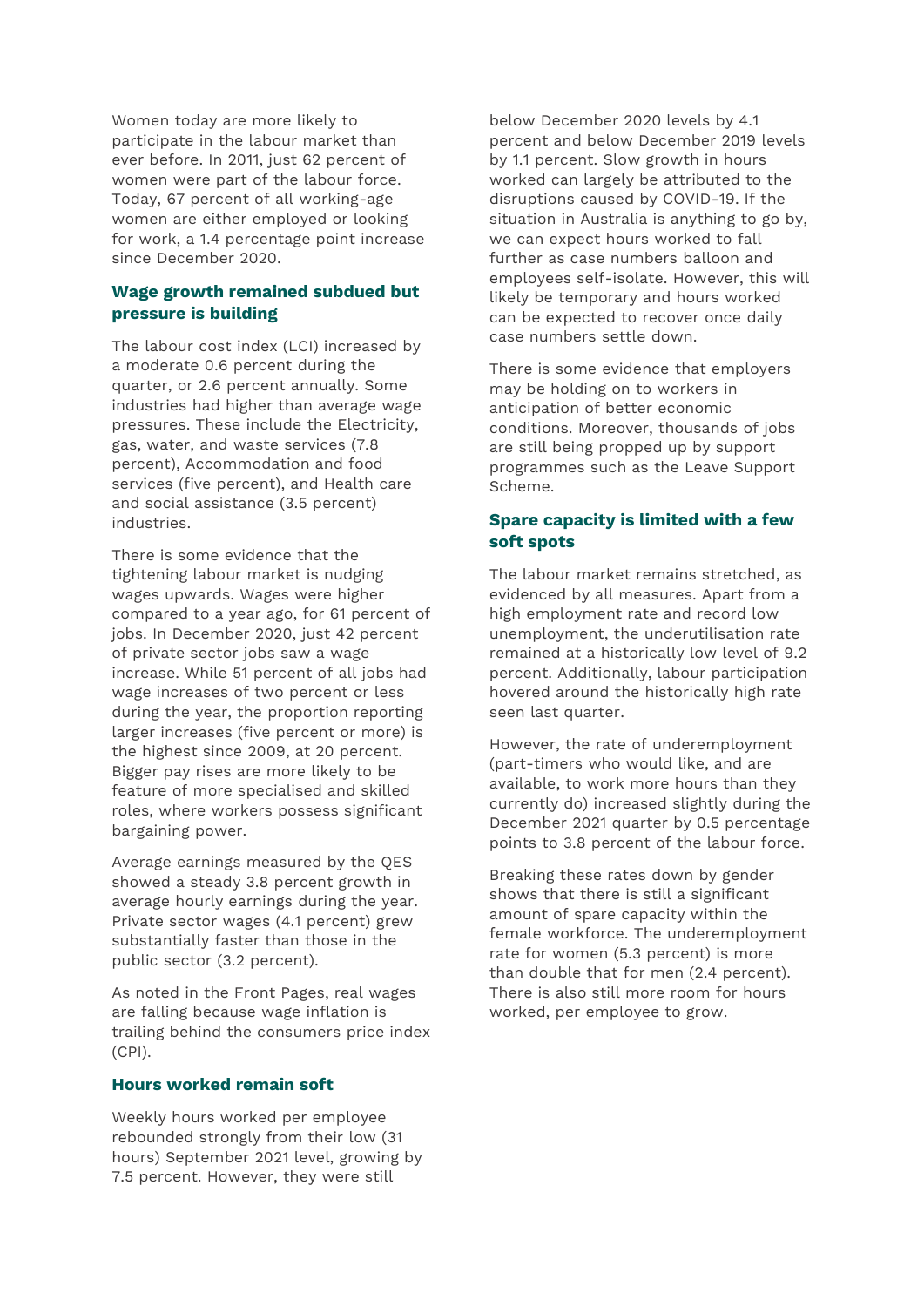The All Vacancies Index (AVI), which measures online job advertisements, 2 increased by just over one percent in the December 2021 quarter. Annual growth clocked in at 36 percent. Advertised vacancies are now 34 percent above pre-COVID levels. The healthcare and manufacturing sectors saw the strongest growth over the quarter and the year. By occupation, the AVI reflected strong demand for professionals and community and personal services over the December 2021 quarter.

Employers looking for unskilled workers seem to be particularly hard-pressed, with growth in the AVI being strong for this group over the latest quarter and the year. Supply of unskilled workers is likely to stay constrained in the medium-term, in light of the Government's intention to curtail low-skilled migration.

## **Future outlook**

Given the latest developments with the widespread Omicron outbreak, it is hard to accurately predict how the labour market will change over the next few months.

Despite some of the factors outlined in The Front Pages, demand for labour may be dented as the Reserve Bank continues to tighten monetary policy, tempering demand for goods and services. The latest surge will also dampen business' mood as the future remains clouded in uncertainty. On the flip side, the Government has announced further financial support for businesses in hardhit sectors such as hospitality. But, whether it will be enough to keep small businesses afloat remains to be seen.

Nonetheless, despite the grim outlook for business activity, firms' employment intentions remain high. Finding skilled labour was one of the most pressing, growing concerns for businesses in ANZ's business outlook survey for the December 2021 quarter. The survey also found that despite slipping business

1

confidence and negative profit intentions, a net 10.5 percent of firms expected employment to increase over the coming year. Those in the manufacturing and construction sectors had higher employment intentions than those in the retail and service sectors.

Undoubtedly, the supply side of the labour market will stay constrained for the better part of the year. With most measures of spare capacity stretched, there isn't much room for supply to grow. A reduction in underemployment and growth in hours worked may not be enough to fill the gaps considering the steady growth in job vacancies.

The latest Omicron outbreak has the potential to disrupt the supply of workers, adding further pressure to firms' supply chains and output. Worker absenteeism may increase in the shortterm as employees are required to isolate.

Closed borders and an upheaval of immigration policy suggest a further contraction of supply over the next few months. Challenges will be exacerbated when self-isolation for NZ citizens and residents commences in March. Following previous patterns, we can expect some of the workforce to leave the country in search of opportunities abroad after not being able to travel for over two years.

Finally, as inflation keeps creeping upwards and the labour market contracts even more, wages will play catch up. Wage inflation can be expected to go up in the medium-term.

<sup>2</sup> https://www.mbie.govt.nz/assets/jobsonline-quarterly-data-release-december-2021.pdf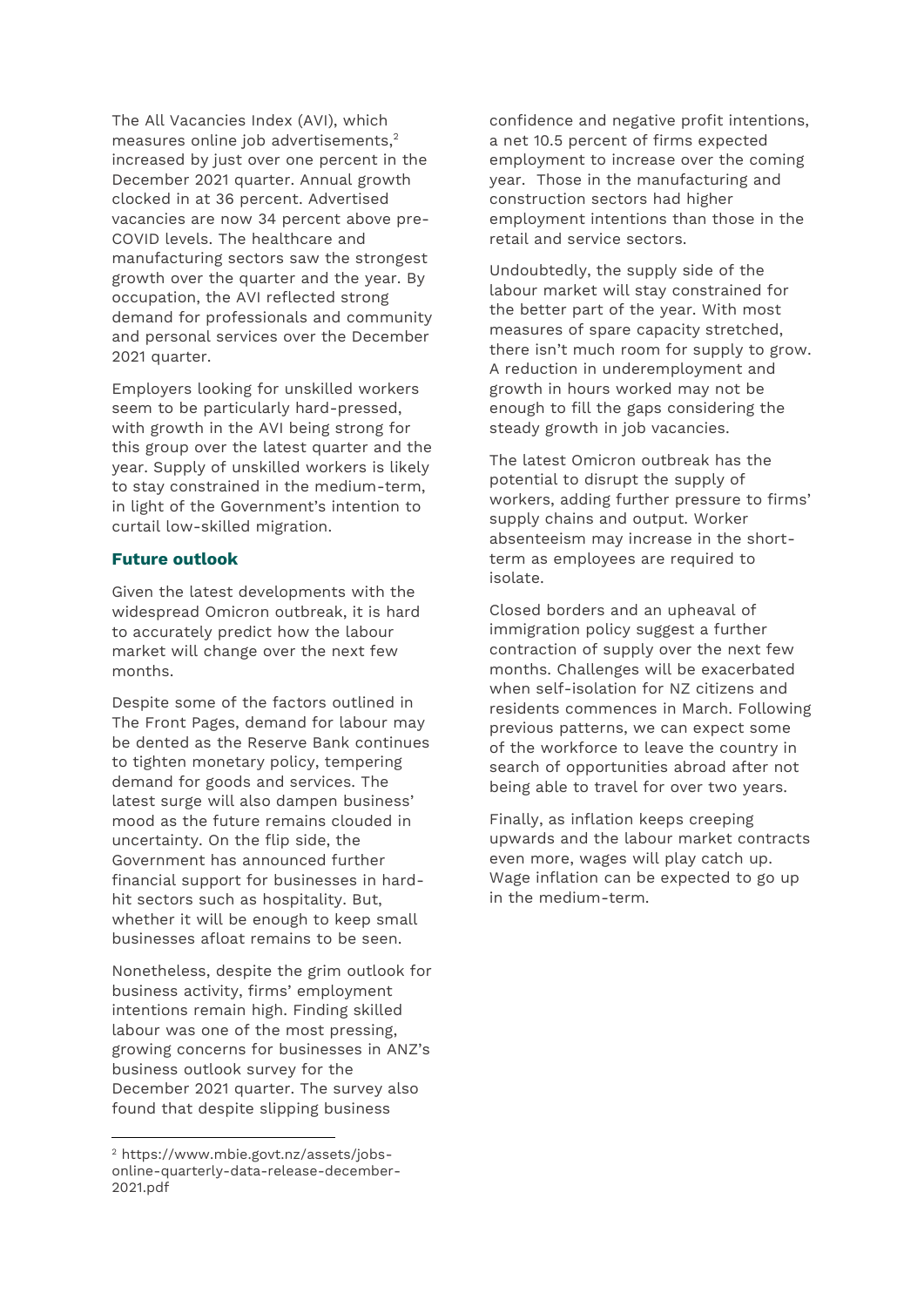## **People resource**

## **The bald facts are:**

- For the first time in nearly a decade, net migration has turned negative
- The natural rate of increase in the population (births minus deaths) is slowing

## **Migration**

Net migration dipped into negative territory in the year to April 2021, and has only dropped further since then as a consequence of the border closures. The latest numbers from December 2021 show that net migration is at its lowest point in seven years. Net migration for the year ended December 2021 was 3,900, down from a net gain of 36,800 in the December 2020 year. A net 4,800 NZ citizens entered the country, while a net 8,700 non-NZ citizens departed during the year.



As expected, NZ citizens are the biggest group leading arrivals and departures to and from the country. More NZ citizens than last year are now leaving the country. Departures of NZ citizens increased by 15 percent during the year, likely a consequence of borders opening up in the rest of the world. By visa type, the biggest drops since last year were in the student and work categories.

The number of border crossings in 2021 fell to the lowest level in 50 years to just 826,400 during the year, compared to 14.2 million pre-pandemic (2019).

Net migration is predicted to remain exceptionally low throughout the year. Numbers are not expected to rise to levels seen before the pandemic anytime soon, partly as a result of the immigration reset, which aims to drastically curtail low-skilled migration. Low migration will aggravate existing skills shortages, especially in the building and construction industry.

As borders open in March, we can expect to see a number of Kiwis leave the country for Australia. However, it is hard to predict what net migration will look like beyond the short-term until the new immigration settings are announced in April.

In the long-term, reduced immigration could have severe consequences in the form of constrained economic growth. In the year to December 2021, New Zealand's population grew by just 23,500 people. Deaths during the year increased by 7.1 percent, reflecting our ageing population. At the same time, the number of births was more-or-less static.

## **Capital resources**

## **The bald facts are**

- Nearly 50,000 consents for new residential buildings were issued in 2021
- The amount of building work actually done has increased despite COVID, but problems with the supply of materials could slow activity

## **Investment and building activity**

The number of new homes consented continues to soar to unprecedented levels. In the year to December 2021, a record 48,899 new homes were consented. The growth is being led by multi-unit homes, consents for which surged by 36 percent from the year before. Such homes made up nearly half (48 percent) of all new homes consented in 2021. Housing intensification in Auckland was one of the biggest drivers of this trend. Over 72 percent of all new homes consented in Auckland during this period were multi-unit homes, compared to 56 percent nationally.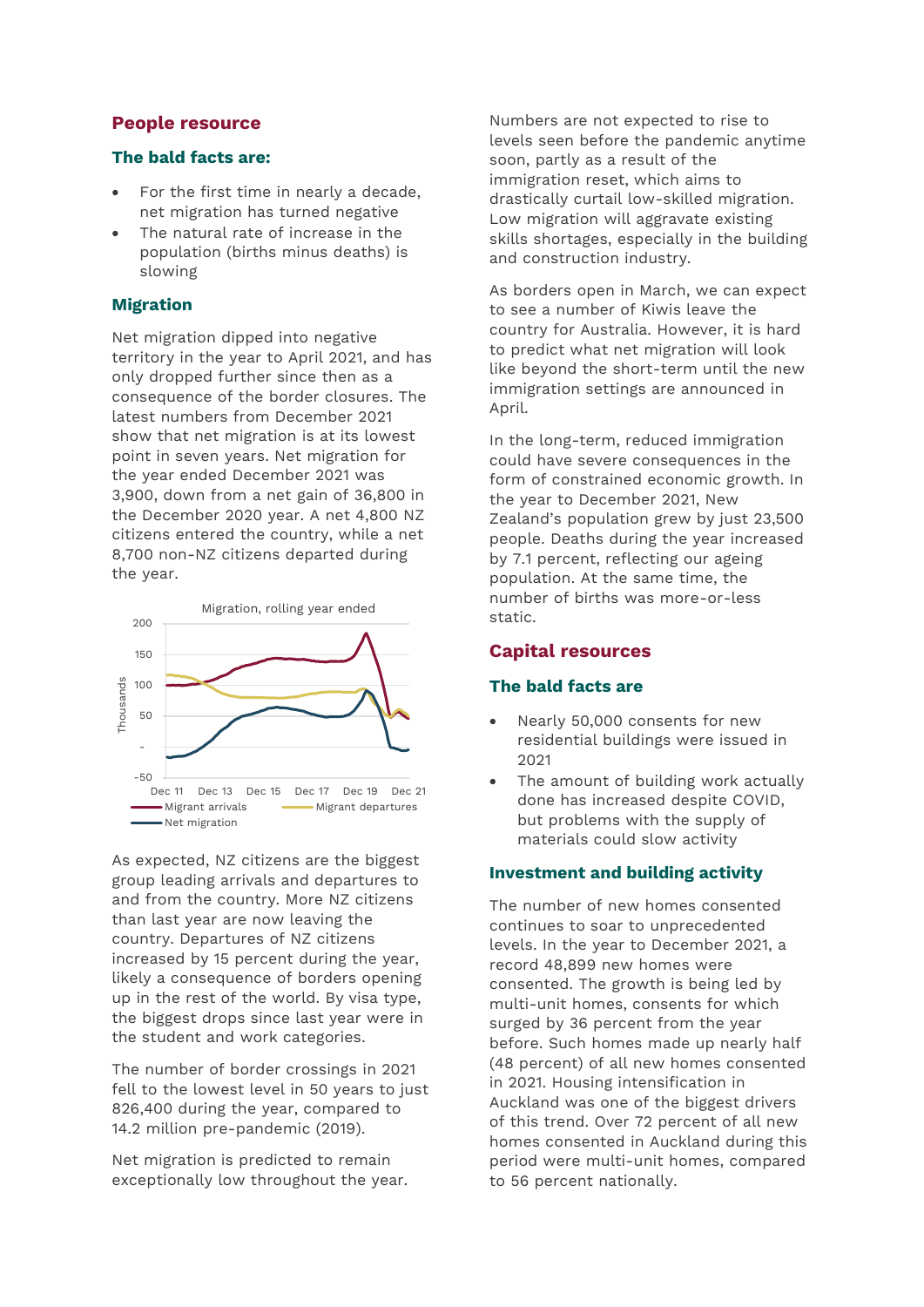

Actual building work put in place (WIP) has managed to stay buoyant in the aftermath of the second nationwide lockdown, which put a pause on all nonessential building activity. Although the lockdown did result in a drop in WIP, particularly in Auckland where activity fell by 11 percent. Since then, building activity has regained strength and will continue to climb. A report by the Ministry of Business, Innovation and Employment (MBIE) states that the resilience of building activity has been driven by the strength of the residential sector. Moving forward, the construction sector will be significantly constrained by labour and materials shortages, particularly timber.



Building activity is likely to fall below current peak levels beyond 2023/24 as mortgage rates rise and building costs continue to escalate.

## **Home base**

## **The bald facts are:**

 The Government's financial accounts for the first half of the current financial year were better than forecast

- Revenues were higher, and expenses were lower, than expected
- Inflation is the highest in three decades, but this could boost the government's tax revenues
- Retail spending has grown moderately, and consumers lack confidence

#### **Government finances**

The Interim Financial Statements of the Government, for the six months ended 31 December 2021, show the financial position of the Government and compare it to forecasts in the Half Year Economic and Fiscal Update 2021 (HYEFU 2021). The results show a largely favourable position against forecasts as the economy rode out, largely unscathed, of yet another lockdown.

Core Crown tax revenue was three percent (\$1.5 billion) higher than forecast, partly a consequence of the strong labour market. Core Crown expenses were just (one percent) below forecast. Owing to the better than expected performance of the economy during this period, the Operating Balance before Gains and Losses (OBEGAL) was \$8 billion in deficit, \$2.8 billion lower than forecast. All this means that the Government is well positioned to provide support in response to a burgeoning Omicron outbreak. The COVID-19 Leave Support Scheme will support businesses whose employees have to isolate. Moreover, over \$4 billion remains unallocated in the COVID-19 Response and Recovery Fund.

In December 2021, the Government announced the priority areas for Budget 2022. The first target is to strengthen the health system by undertaking a largescale reform. Budget 2022 will provide significant investment to establish Health New Zealand and the new Māori Health Authority. The second priority will be to address climate change via the establishment of a Climate Emergency Response Fund (CERF), which will nudge New Zealand closer to its climate objectives over the next few years.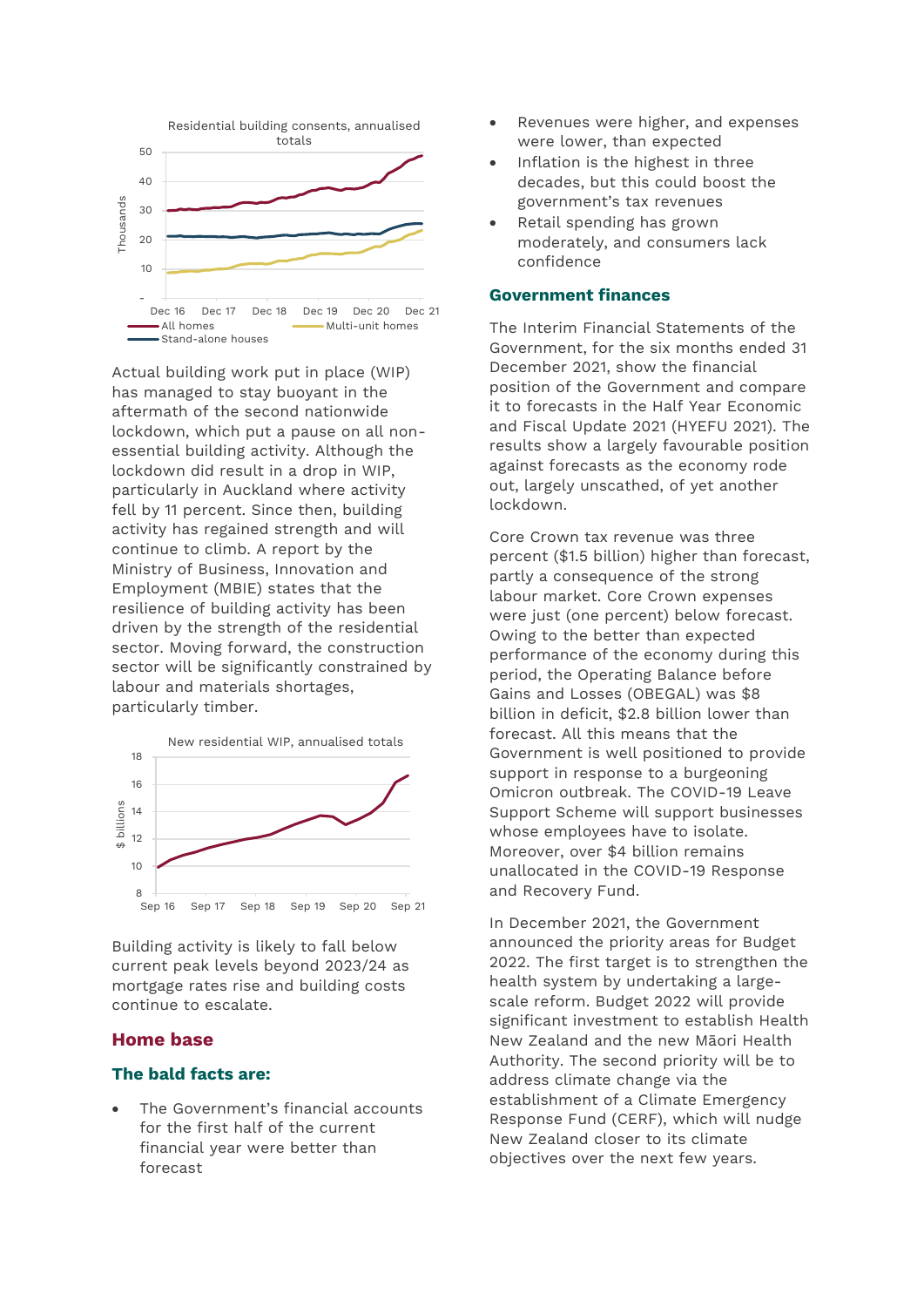#### **Inflation**

Annual inflation, as measured by the consumers price index (CPI), clocked in at 5.9 percent for the year to December 2021, the highest in three decades. The largest contributing group was housing and household utilities. Home ownership costs were up by 15.7 percent during the year as construction firms face labour shortages and supply delays. The price of petrol surged by 30.5 percent over the same period as supply continues to struggle to keep up with high demand for fuel. Renters were not sheltered from the rising cost of accommodation either. In the year to December 2021, actual rental prices for housing had gone up by 3.8 percent.



Food prices also continue their relentless rise, with the biggest annual jump in a decade of 5.9 percent in the year to January 2022. Fruit and vegetable prices went up by a staggering 15.4 percent during this period, reflecting pricier imports and a shortage of horticultural workers. The price of poultry (up by 12.2 percent) and eggs (up by 15.4 percent) also increased sharply.

Household living costs reached record highs for some households in December 2021. The cost of living for Māori households went up by 5.3 percent as a consequence of higher petrol prices and rent increases. Māori households spend around 20 percent of their expenditure on rent, compared to 14 percent for the average household. A steady increase in mortgage interest payments is a growing factor in the increased cost of living for high expenditure households who typically spend more on interest repayments than the average household.

Households continue to experience an erosion of real wages, with wage growth at just 2.6 percent for the year to December 2021. This has been surprisingly subdued considering how tight the labour market currently is and the acute shortage of workers in some industries.

The business price indexes rose again in the December quarter. Input prices were up by 1.1 percent during the quarter and output prices by 1.4 percent. There were signs of inflation cooling down as the pace of these increases was much lower than the growth seen in the June 2021 quarter. The largest increases in input prices this quarter were experienced by businesses in the dairy (7.7 percent) and construction (1.8 percent) industries. This was also true for output prices for the dairy (9.2 percent) and construction (3.2 percent) industries.

In the latest monetary policy statement, the Reserve Bank raised the OCR by 25 basis points to one percent. The Bank has signalled that further increases are to come over the next 18 months.

## **Retail**

Retail spending, as measured by electronic card transactions, increased by three percent between December 2021 and January 2022 (not adjusted for inflation). Spending has now recovered to levels seen before the last nationwide lockdown. The category that experienced the highest jump was durables, which includes furniture, electrical goods, and department stores. However, some of this increase in spending is a result of higher prices. For example, spending on fuel went up by 2.7 percent during the month.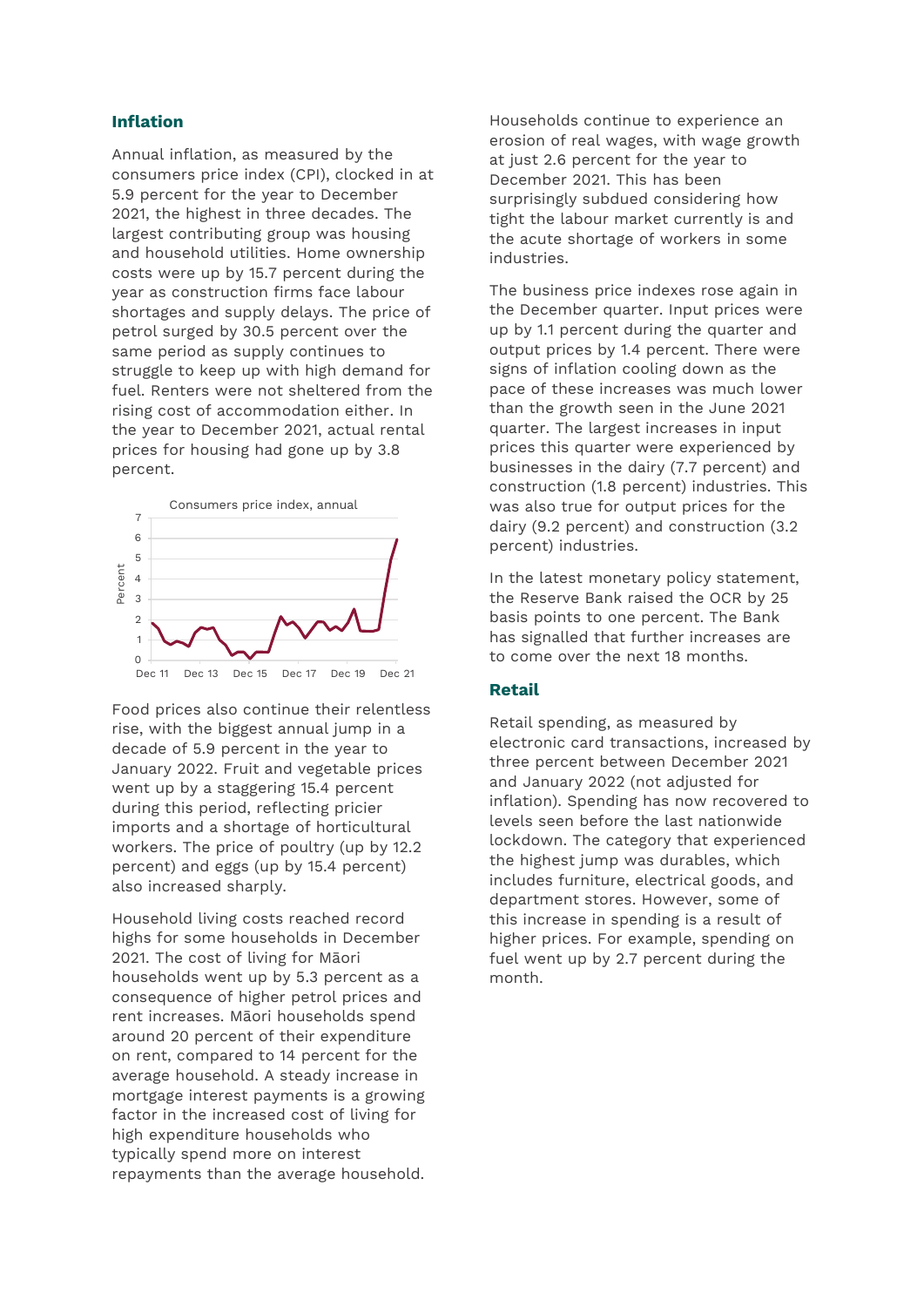

Although spending has managed to stay afloat, consumers are not yet ready to splurge on non-essentials. The latest consumer confidence survey by ANZ stressed the gloomy prospects for retail trade in the short- to medium-term. Consumer confidence was recorded at 98, significantly below its long-term average of close to 120. A net four percent of households believed that it was a bad time to make major purchases, and this was before the outbreak of Omicron in the community.

Moreover, given that most households are experiencing a fall in real wages, with rapid inflation and higher borrowing costs, they are likely to limit spending on non-essentials and big-ticket items. Rapidly rising case numbers will act as a further drag on hospitality sector earnings, and mute spending on services in particular.

## **Abroad and beyond**

## **The bald facts are:**

- Led by dairy and meat, New Zealand exports have been strong
- And, led by machinery and vehicles, imports have been growing even faster
- In the latest quarter, all the major overseas economies experienced GDP growth
- Inflation continues to be a problem in the USA, India, the UK, and the EU
- Apart from India, which had a one percent increase in unemployment, all the observed economies had virtually no change in their unemployment rates.

## **Trade**

New Zealand exports performed well during the December 2021 year. Total exports rose by 13 percent, to \$6.1 billion, in the December 2021 month, compared to December 2020. Exports to most of our top trading partners rose. Leading the charge were dairy exports, which were up by 29 percent. A large part of this increase was a result of skyrocketing dairy prices. The second largest group was meat and edible offal, for which export values were up 19 percent in the December 2021 month. The exported quantity of beef and sheep meat actually fell during this period. Therefore, the increase was driven by higher prices.

There was also record growth in imports (up by 23 percent) and high demand for Vehicles, parts and accessories (24 percent) and Mechanical machinery and equipment (18 percent).

In the year to December 2021, imports outweighed exports by \$6.8 billion, compared to a surplus of \$3 billion in the year to December 2021, a result of low domestic demand during that year.



Exports to China (5.2 percent), USA (15 percent), EU (14 percent), and Japan (22 percent) were up in the December 2021 month, compared to the same month a year ago. However, exports to Australia were down by 9.3 percent, a result of a fall in fruit and wine exports.

It is important to note that while exports are at record highs, most of this growth hinges on elevated world prices for commodities such as dairy and meat. Actual volumes traded were down.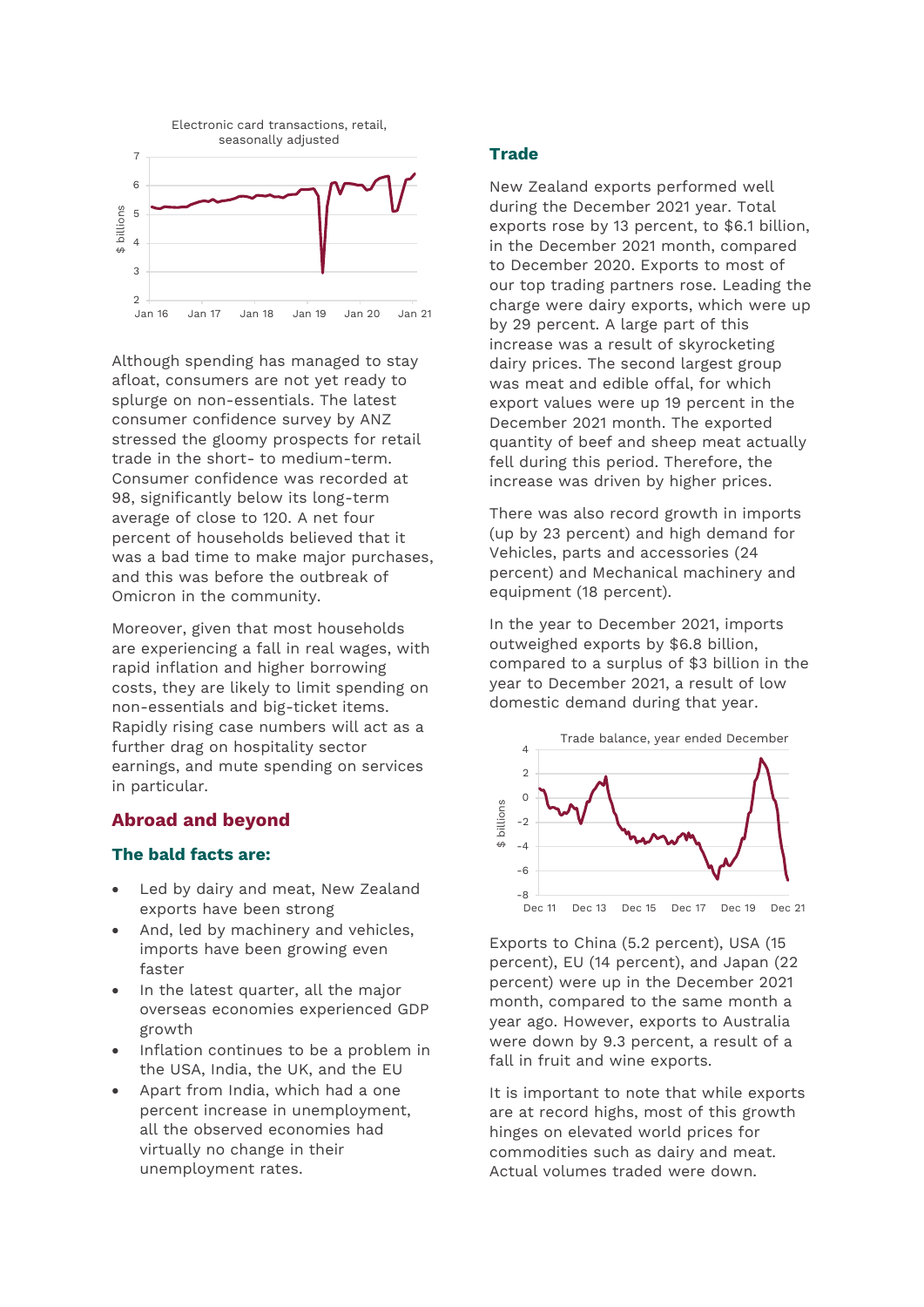Therefore, the future performance of exports will depend largely on what happens to world prices.

## **The World**

#### **Australia**

Australia has passed its Omicron peak and, as daily infections come down, restrictions are being eased. Economic activity has been recovering, although the country's GDP estimate for the December quarter of 2021 is awaited.

The inflation rate in Australia has been rising since last year. While it is currently above the Reserve Bank's inflation target of one to three percent, reaching 3.5 percent last December, it is relatively low when compared with most G20 economies. One plausible explanation for the country's lower than average inflation rate is the low electricity costs Australia has, and its self-reliance on coal which diminished the impact of higher oil prices in the international market. The unemployment rate has been coming down in Australia as the economy is reheating. At the beginning of 2021 it stood at 6.4 percent, and lowered to 4.2 percent in December.

## **India**

In India, as elsewhere, the Omicron peak has had a smaller social and economic impact than the Delta peak. While in the June quarter the country experienced an 11.6 percent reduction in its GDP when compared to the previous quarter, in the September quarter the economy recovered to previous levels with a GDP growth of 12.7 percent versus the previous quarter.

There are concerns around inflation in India, with the inflation rate in December having increased by 5.6 percent in a year on year basis. However, there are early signs of inflation slowing down in the country, as on a month to month basis inflation has reached negative levels in the December and January months, -0.4 percent and -0.3 percent respectively. Furthermore, while the economy shows early signs of recovery, unemployment is

heading in the opposite direction. The unemployment rate rose by one percentage point to eight percent in December. India has a high youth unemployment rate of 23 percent.

#### **China**

China's annual GDP growth rate averaged 9.2 percent from 1989 to 2021, so while the latest GDP data from the December quarter is a positive four percent on a year-on-year basis, there is a sense of disappointment given past performance. On the other hand, China's exports grew by 21 percent in December, which was driven by the country's economic partners increasing their demand for goods since their economies re-opened.

China's unemployment rate has stabilised at around five percent throughout the year of 2021. The country's inflation rate is well under control at 1.5 percent in December. However business prices rose to 9.1 percent in the same period. This was a result of higher commodity costs, especially coal and oil, impacting the country's manufacturing sector.

#### **Japan**

After a fall in GDP in the third quarter of 2021, when compared to the previous quarter, Japan's GDP grew by 1.3 per cent in the fourth quarter, and on a year-onyear basis, grew by only 0.7 percent. Global supply chain bottlenecks and labour market pressures are limiting the country's ability to grow. For instance, semiconductor shortages are harming the country's automotive industry that contracted by 15.9 percent in 2020, and only recovered by eight percent last year.

Japan has been stuck with deflation or low inflation over the past decades, and even the spike in global oil prices was not enough to raise the country's inflation significantly. In December, the country's CPI rose to 0.8 percent on a yearly basis, and it has reached pre-COVID levels. Further, having a tight labour market means that the country does not suffer an unemployment issue. Unemployment in Japan fluctuated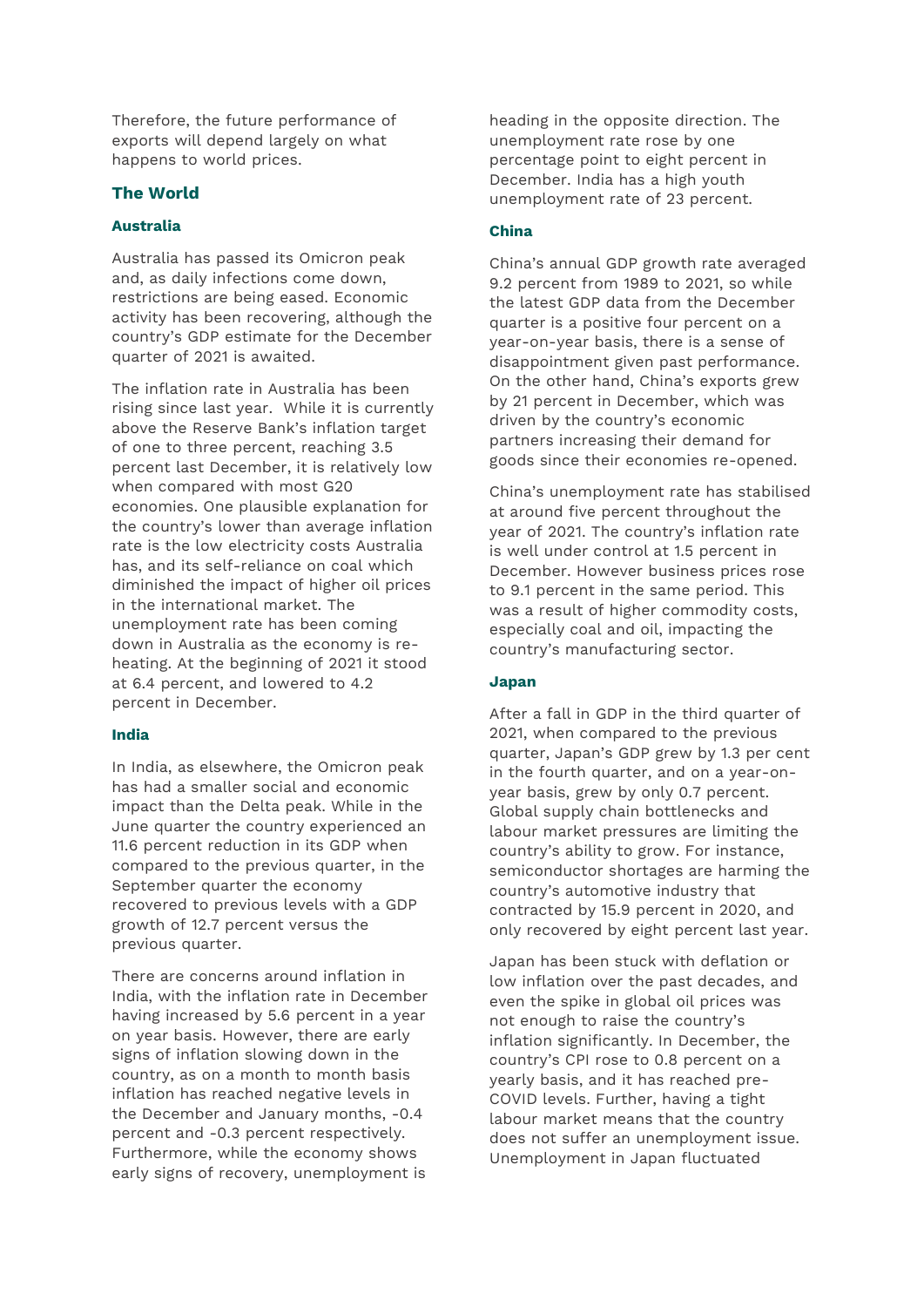around three percent throughout 2021, and in December it was 2.7 percent.

#### **United States**

The United States is facing its highest inflation rate since the 80s, reaching 7.5 percent in December on a year-on-year basis.

The labour market is still tight, despite a slight increase in unemployment that rose from 3.5 percent in December to 4 percent in January. As a result of this tight job market and high inflation, workers are resigning from their jobs, to look for better wages, at a record rate In November 2021 around 4.5 million Americans resigned from their jobs. The effect that this will cause on productivity and GDP growth is yet to be seen.

The US is still enjoying a higher than average GDP growth rate, having risen to 5.5 per cent year-on-year. Personal consumption expenditure is the main driver of economic growth in the US, being responsible for 5.3 percentage points of GDP growth in 2021.

#### **United Kingdom**

The UK is returning to normal levels of economic activity aided by a high vaccination rate. Consumer spending is set to return to pre-COVID levels. In December 2022 it reached 358,983 million pounds, which is just about 4 million pounds lower than December 2019. Moreover, the country's GDP grew by 6.5 percent in the fourth quarter of 2021, with the recovery being driven by consumer expenditure.

However, the UK is concerned with rising inflation. Inflation rose to 4.8 percent in December. But on the bright side, prices fell by 0.1 percent on a monthly basis, which brings hope that inflation could at least start rising more slowly. The unemployment rate has been steadily falling throughout 2021, starting at five percent in January and down to 4.1 percent in December.

#### **European Union**

The European Union is on a steady path to recovery. Most members have high vaccination rates and, with free travel amongst the countries, consumer spending is fuelling GDP growth. In the latest quarter GDP growth reached 4.8 percent in the region. The unemployment rate is not alarming, but it is higher than the other observed economies, at 6.4 percent. Given the fact that the EU is composed of 27 countries, some members can skew the average in one direction, as is the case with Greece and Spain having a much higher unemployment rate than other members.

Inflation is a growing problem in the EU. It has reached 5.3 percent in the latest quarter. Supply chain pressures and higher oil prices are the main drivers of inflation, but the EU is especially vulnerable to the conflict that has erupted between Russia and Ukraine as Russia is the main supplier of natural gas to the region.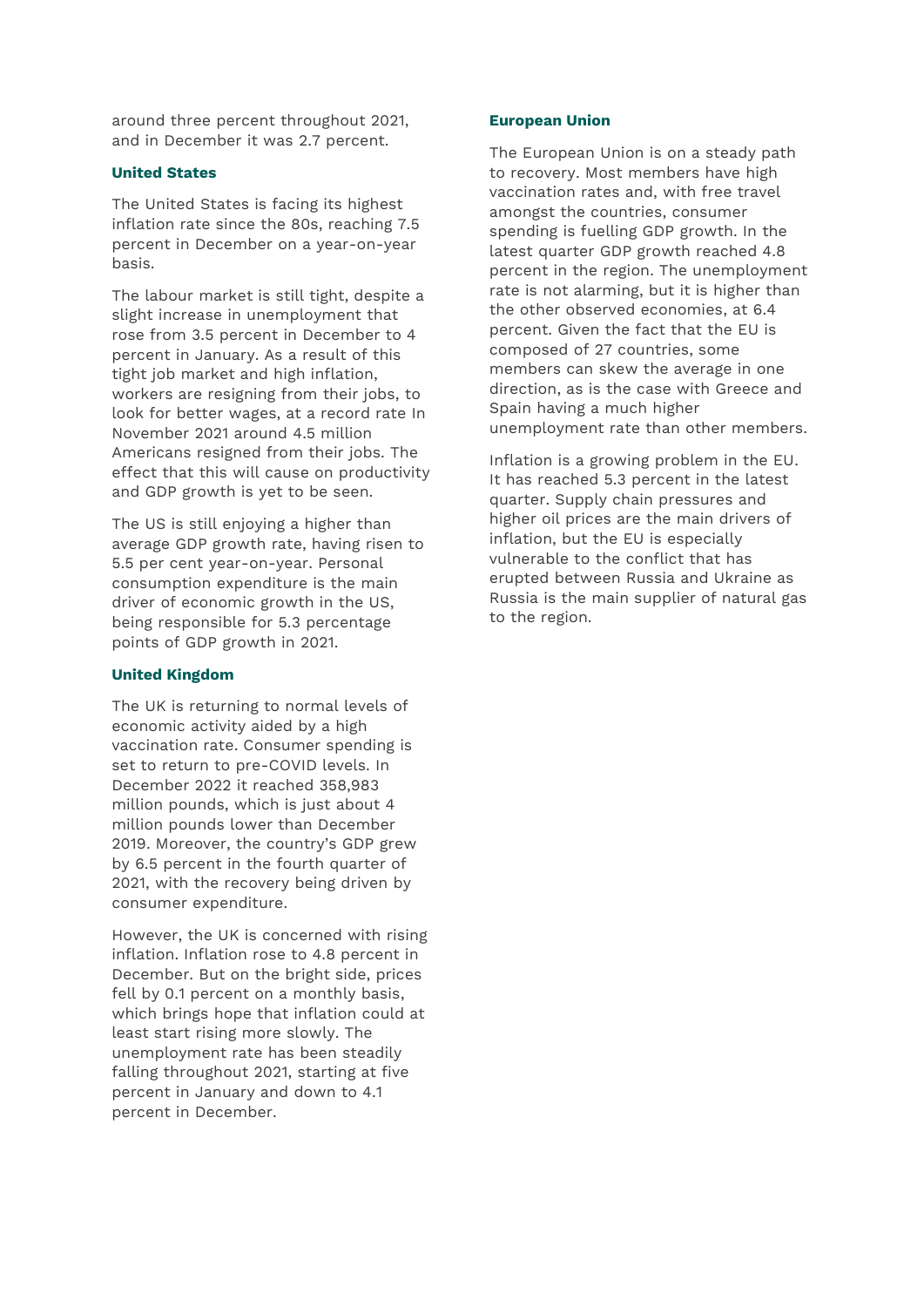#### **The path of GDP growth in the pandemic era**

The figure below shows the significant impacts that COVID-19 had on the world economy. It is noticeable how the pandemic had a larger impact on GDP in 2020, when most governments adopted more severe mobility restrictions to contain the spread of the virus in comparison to 2021. Last year's Delta outbreak and the ongoing Omicron surge have been more manageable thanks to the wide availability of vaccines. A large number of previous cases in most countries has meant that their populations have a greater immunity in comparison with the original outbreak in 2020. Therefore, most governments (with the exception of China) have given up on

the elimination strategy and discarded the use of mobility restrictions for extended periods of time. With the exception of India, none of the observed economies had a GDP drop in 2021 comparable with 2020.